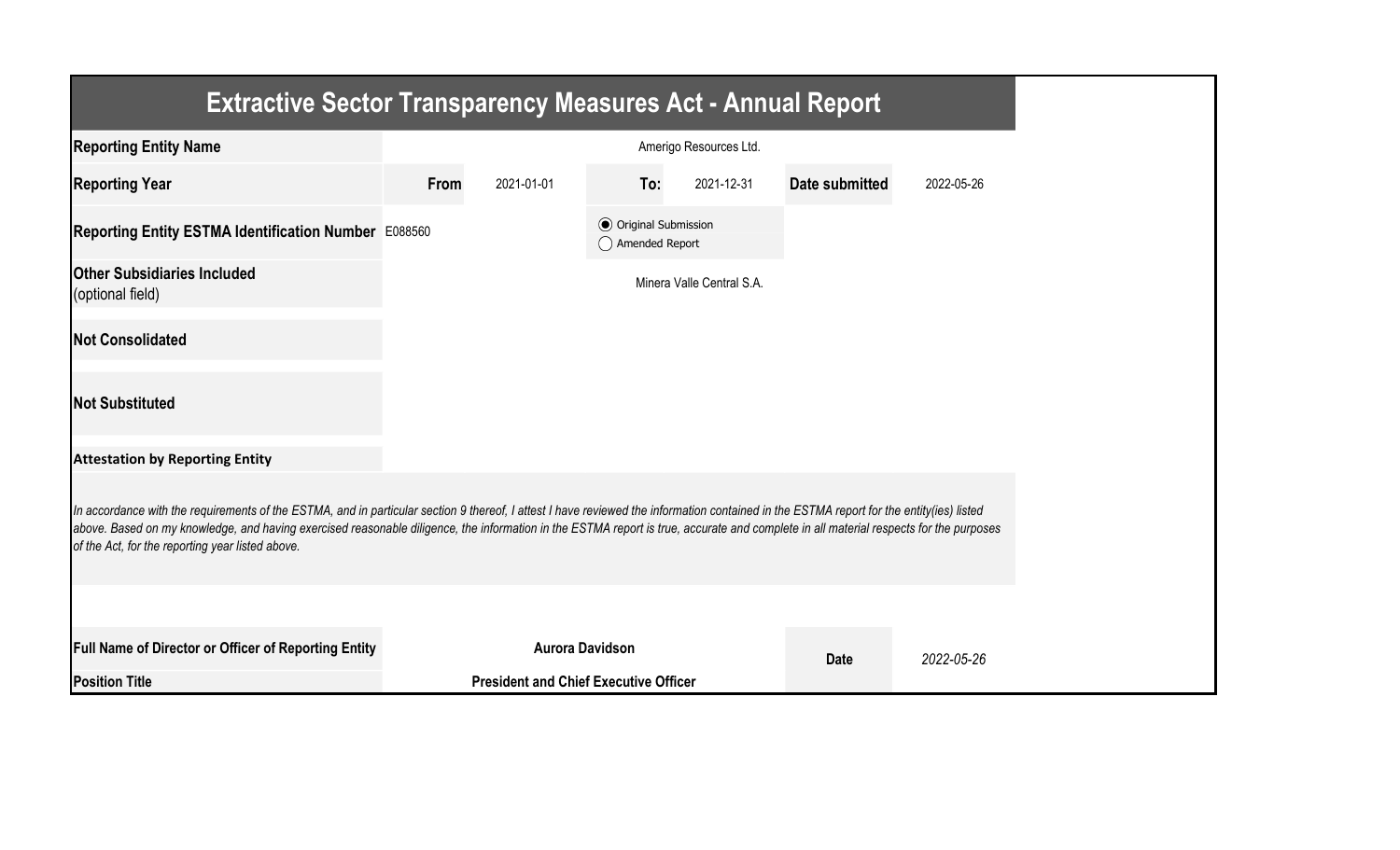|                                                                                                                                                                           | <b>Extractive Sector Transparency Measures Act - Annual Report</b> |                                                                                  |                                          |            |         |                                         |                |                  |                                                  |                                      |                                                                                                                                                                                                                                                                                                                                                                                                                                                                                                                                                                                                                                                                                                                                                                                                                                                                    |  |  |  |
|---------------------------------------------------------------------------------------------------------------------------------------------------------------------------|--------------------------------------------------------------------|----------------------------------------------------------------------------------|------------------------------------------|------------|---------|-----------------------------------------|----------------|------------------|--------------------------------------------------|--------------------------------------|--------------------------------------------------------------------------------------------------------------------------------------------------------------------------------------------------------------------------------------------------------------------------------------------------------------------------------------------------------------------------------------------------------------------------------------------------------------------------------------------------------------------------------------------------------------------------------------------------------------------------------------------------------------------------------------------------------------------------------------------------------------------------------------------------------------------------------------------------------------------|--|--|--|
| <b>Reporting Year</b><br><b>Reporting Entity Name</b><br><b>Reporting Entity ESTMA Identification</b><br>Number<br><b>Subsidiary Reporting Entities (if</b><br>necessary) | From:                                                              | 2021-01-01                                                                       | To:<br>Amerigo Resources Ltd.<br>E088560 | 2021-12-31 |         | <b>Currency of the</b><br><b>Report</b> | <b>USD</b>     |                  |                                                  |                                      |                                                                                                                                                                                                                                                                                                                                                                                                                                                                                                                                                                                                                                                                                                                                                                                                                                                                    |  |  |  |
|                                                                                                                                                                           | <b>Payments by Payee</b>                                           |                                                                                  |                                          |            |         |                                         |                |                  |                                                  |                                      |                                                                                                                                                                                                                                                                                                                                                                                                                                                                                                                                                                                                                                                                                                                                                                                                                                                                    |  |  |  |
| <b>Country</b>                                                                                                                                                            | Payee Name <sup>1</sup>                                            | Departments, Agency, etc.<br>within Payee that Received<br>Payments <sup>2</sup> | <b>Taxes</b>                             | Royalties  | Fees    | Production<br><b>Entitlements</b>       | <b>Bonuses</b> | <b>Dividends</b> | Infrastructure<br>Improvement<br><b>Payments</b> | <b>Total Amount paid to</b><br>Payee | Notes <sup>34</sup>                                                                                                                                                                                                                                                                                                                                                                                                                                                                                                                                                                                                                                                                                                                                                                                                                                                |  |  |  |
| <b>CHILE</b>                                                                                                                                                              | NATIONAL COPPER<br><b>CORPORATION OF CHILE</b>                     |                                                                                  |                                          | 63,731,194 |         |                                         |                |                  |                                                  |                                      | NATIONAL COPPER CORPORATION OF CHILE ("CORPORACION NACIONAL DEL COBRE DE CHILE")<br>1. Reported amounts are in US dollars, Amerigo's reporting currency and MVC's functional currency. The amounts are<br>calculated in U.S. dollars.<br>63,731,194 2. Amerigo produces copper and molybdenum concentrates through an operating subsidiary in Chile, Minera Valle<br>Central S.A. ("MVC"). MVC has a tolling agreement with Corporacion Nacional del Cobre de Chile (Codelco) under<br>which title to the copper concentrates remains with Codelco and MVC earns tolling revenue, calculated as the gross<br>value of copper produced at applicable market prices, net of notional items which include royalties. Royalties are<br>therefore not paid by MVC to Codelco, but are deducted by Codelco from the payments made to MVC under the tolling<br>agreement. |  |  |  |
| CHILE                                                                                                                                                                     | REPUBLIC OF CHILE                                                  | <b>INTERNAL REVENUE</b><br><b>SERVICES</b>                                       | 993,353                                  |            |         |                                         |                |                  |                                                  |                                      | INTERNAL REVENUE SERVICES ("SERVICIO DE IMPUESTOS INTERNOS")<br>993,353 1. Reported amounts are in US dollars, Amerigo's reporting currency and MVC's functional currency. In respect of<br>income tax, monthly installments were calculated and paid in Chilean Pesos (CLP 769,093,448) and were<br>US dollars at the average exchange rate of each month of payment, which in this case was an average rate of CLP<br>774.24 : US\$1.                                                                                                                                                                                                                                                                                                                                                                                                                            |  |  |  |
| <b>CHILE</b>                                                                                                                                                              | MUNICIPALITY OF<br><b>REQUINOA</b>                                 |                                                                                  |                                          |            | 123,381 |                                         |                |                  |                                                  |                                      | 1. Reported amounts are in US dollars, Amerigo's reporting currency and MVC's functional currency. The amounts<br>123,381 were calculated and paid in Chilean Pesos (CLP 91,566,799) and were translated to US dollars at the average<br>exchange rate of each month of payment, which in this case was an average rate of CLP 742.15 : US\$1.                                                                                                                                                                                                                                                                                                                                                                                                                                                                                                                     |  |  |  |
| <b>Additional Notes:</b>                                                                                                                                                  |                                                                    |                                                                                  |                                          |            |         |                                         |                |                  |                                                  |                                      |                                                                                                                                                                                                                                                                                                                                                                                                                                                                                                                                                                                                                                                                                                                                                                                                                                                                    |  |  |  |